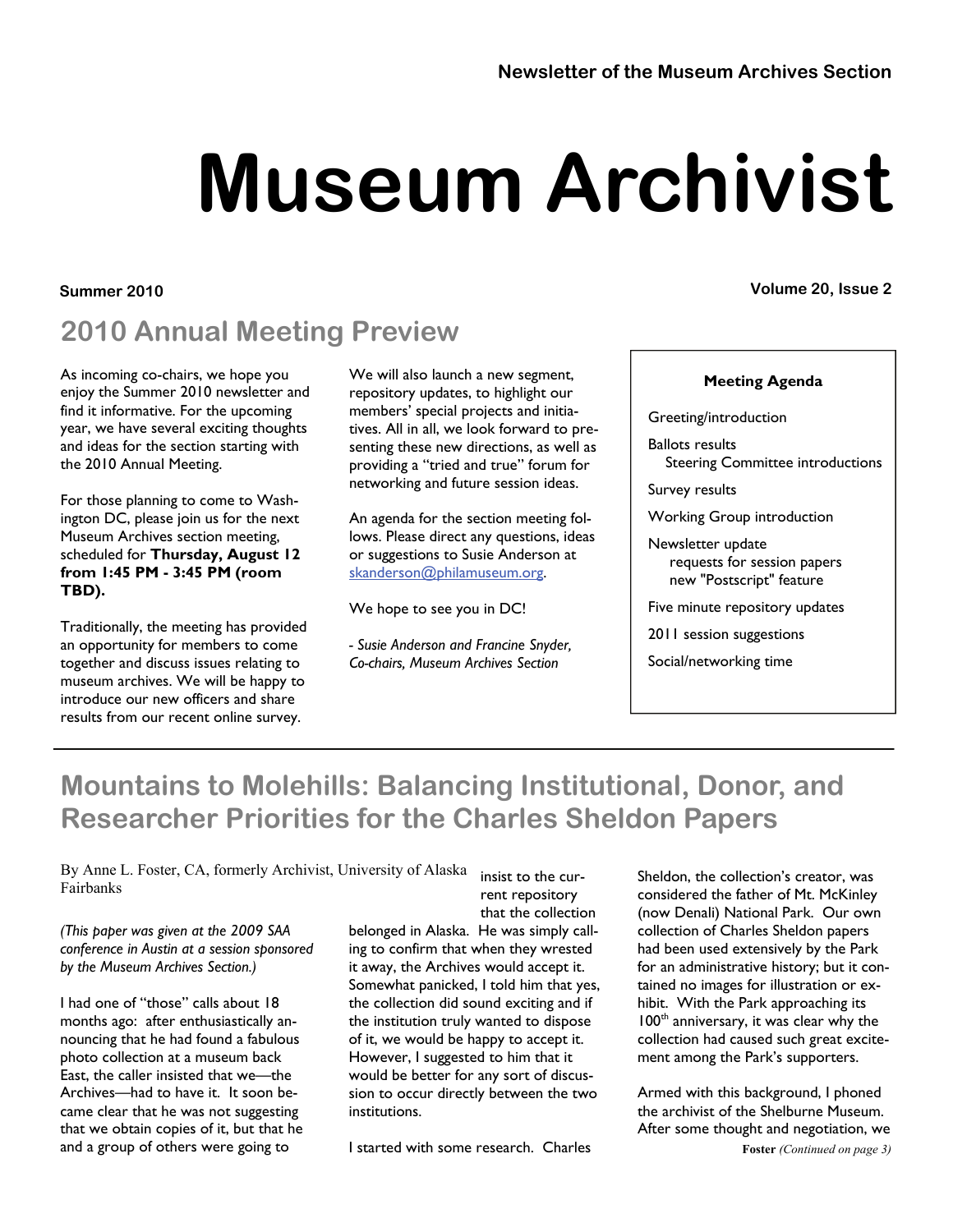## **From the Chair**

Dear Section Members,

The first thing that comes to mind as I look back over my tenure as Chair is the support of my fellow steering committee members, whose proactive and adroit co-leadership have encouraged me at every turn. With that in mind, I'd like to welcome our incoming co-Chairs Francine Snyder and Susan Anderson, and thank Joe Ciccone for his exemplary service as newsletter editor over the past year; kudos!

These past few months have seen the steering committee working on a mix of old and new projects. Notably, we have recommended several past Museum Archives Section leaders as potential interviewees for SAA's 75th Anniversary Oral History Project. While the composition of

the final interviewee list is up to project staff to decide, I was pleased to be able to recommend Sarah Demb, Maureen Melton, Mary Elizabeth Ruwell, Kathleen Williams, and Deborah Wythe as candidates.

As I write this we are tweaking the wording of a few final questions on the Section survey; it should be ready to go live soon. We have also re-published the proposed bylaws revisions in this newsletter; the proposed changes will be voted on at the Section's business meeting at the SAA Annual Conference. While I am disappointed that the Program Committee passed over the session proposals we recommended for this year's conference, I'm looking forward to attending other museumrelated content in the program. In particular, several of our colleagues



from the museums and archives of the Smithsonian Institution are speaking on various panels; I encourage everyone who is able to make it to the conference to check them out!

It's been a great two years, and I look forward to seeing as many of you as possible this August!

*- Leilani Dawson, Chair* 

## **Museum Archives Section Working Group meeting**

Join us this August for the inaugural meeting of the reinstated Museum Archives Section Working Group. The Working Group has been reformed to develop a project plan for a resource or resources that expand on the success of the Museum Archives manual and (hopefully) allow for expanding resource-sharing across institutions. Possibilities include form and policy section, page for members to post new collections and links to finding aids, and museum archives blogroll. The final project will provide all section members with community updated resources as well as a participation platform - especially for members who cannot always attend the conferences.

The first meeting will brainstorm needs and possibilities. Meeting time: Thursday, 3:45—5:00 (right after the annual meeting!) in Park Tower 8224. All are invited to attend. Those who cannot attend but are interested in participating can email questions, ideas, or suggestions to Francine Snyder at [francine.snyder@guggenheim.org](mailto:francine.snyder@guggenheim.org).

#### **Museum Archives Section Officers**

Leilani Dawson, Chair [leilanid@earthlink.ne](mailto:leilanid@earthlink.net)t Francine Snyder, Co-Chair Elect [francine.snyder@guggenheim.org](mailto:francine.snyder@guggenheim.org)

Susan Anderson, Co-Chair Elect [skanderson@philamuseum.org](mailto:skanderson@philamuseum.org)

Joe Ciccone, Editor [jciccone@cicconearchives.com](mailto:jciccone@cicconearchives.com)

Francine Snyder, Web Liaison [francine.snyder@guggenheim.org](mailto:francine.snyder@guggenheim.org)

*Museum Archivist* is issued two times each year by the Museum Archives Section of the Society of American Archivists. Articles, news and comments from the archives community are welcome. Submission deadlines for the Winter and Summer issues are the second Fridays in December and June. All submissions can be sent to the incoming editor, Adrianna Del Collo, at [Adrianna.DelCollo@metmuseum.org](mailto:Adrianna.DelCollo@metmuseum.org)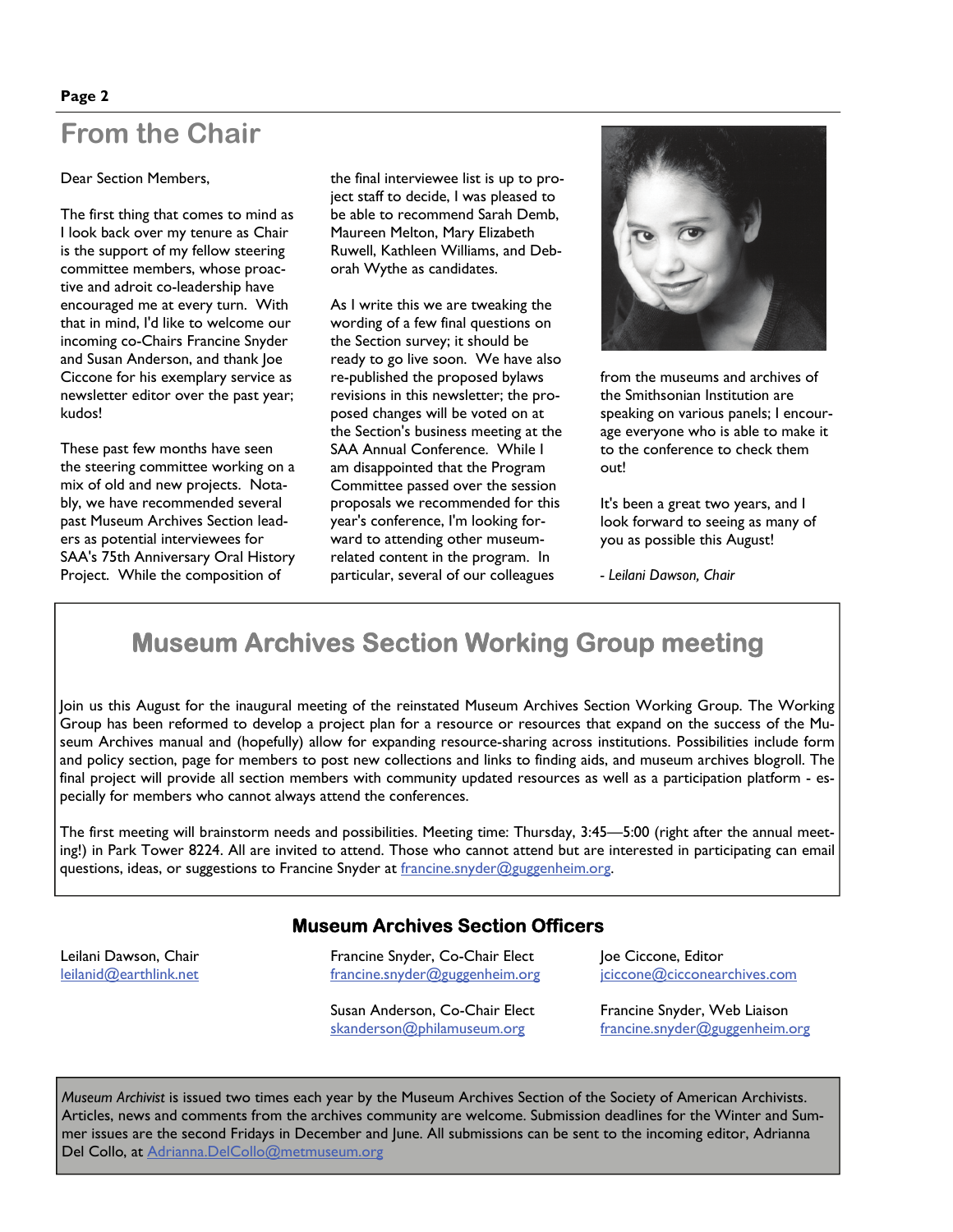## **Museum Archives Section Survey**

The steering committee of the Museum Archives Section is interested in getting your feedback as we chart the course for future section activities.

To gauge members' priorities, we have developed an online survey at<http://bit.ly/dhYomy>.

The questionnaire should take @ 10-15 minutes to fill out. Please complete it by Monday, August 2. We plan to report our findings at the section meeting on August 12.

Your opinion is important to us, especially if you can't attend the upcoming SAA meeting and participate in various group discussions.

If you have any questions about the survey, feel free to contact Francine [\(francine.snyder@guggenheim.org](mailto:francine.snyder@guggenheim.org)) or Susie [\(skanderson@philamuseum.org](mailto:skanderson@philamuseum.org)).

#### **Foster** *(Continued from page 1)*

settled on a two-pronged approach. First, the Museum would loan the collection to us for three years. I had not originally considered a loan, but it offered the perfect solution for the researchers' desire to commune with the original materials. The process of completing the facility report was daunting; however, I have concluded that this is an idea that should be considered more often for archival materials. Museums loan materials often enough that their professional organization has developed a standardized form for interinstitutional loans. This provides both institutions with a degree of confidence in the other's ability to protect the loaned item. Why not loan archival materials, too?

Second, we would digitize the collection and add it, and the Shelburne Museum as the holding institution, to Alaska's Digital Archives. This would ensure that Alaskans could easily find and make use of the col-

lection for years to come while also preserving the Shelburne's ability to manage reproduction and use of the materials.

Not long after this was settled, I received a letter from the Sheldon descendent. She had located some additional Charles Sheldon images and wanted to donate them to us. After mulling over the ethical issues, I contacted the donor and told her I wanted to consult with the Shelburne first and make sure that the donation was acceptable to them as holders of the primary collection. Fortunately, the Shelburne was not interested and we were able to accept this portion of the collection.

As my example illustrates, collections rarely fit the collecting policy of only one institution. David Duniway points out the numerous potential repositories for which one hypothetical individual's paper may be appropriate. Frank Burke was blunt: "the personal papers that we so avidly solicit because they are 'just

right' for our acquisition policy also happen to be 'just right' for another institution's acquisition policy because we are dealing with the written remains of complex personalities who led complex lives." Cynthia K. Sauer writes that "collections are simply too multifaceted and repository collecting focuses too overlapping for clear collecting lines to be drawn. . . [and] the existence of split and 'alienated' collections are inevitable parts of the archival world." While acknowledging the problem, none offers solutions for dealing with the problem beyond calling for increased "cooperation".

Guidelines are clear when we are faced with potential new collections—we "do not compete for acquisitions when competition would endanger the integrity or safety of documentary materials of long-term value . . .." Unfortunately, the literature is largely quiet on the issue of what to do when it is too late; when,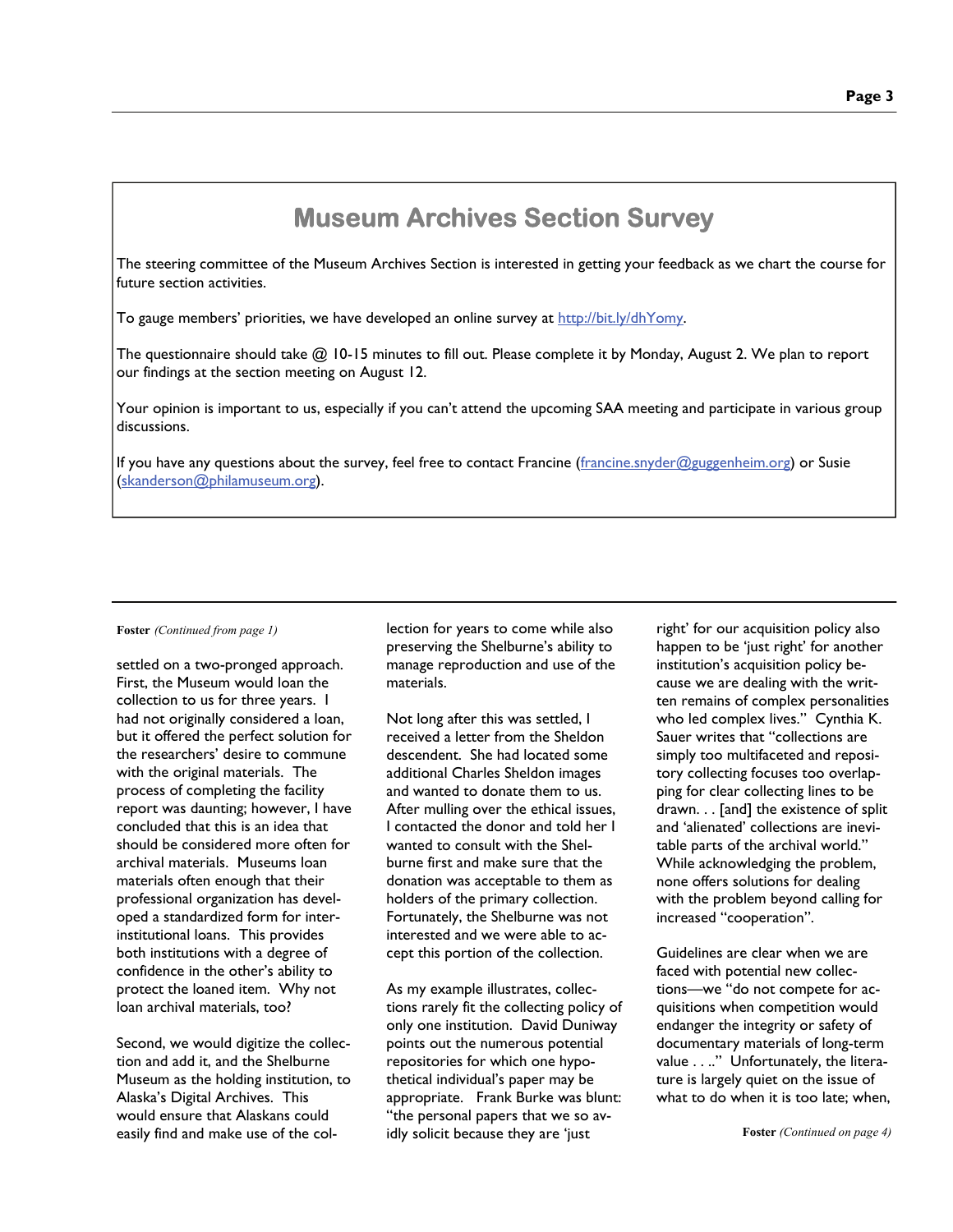#### **Page 4**

**Foster** *(Continued from page 3)* 

for whatever reason, a collection is split between two or more institutions.

One article is the exception. After taking manuscript curators to task for their "archival avarice" in accepting alienated federal records, Loretta L. Hefner suggests "complementary archives":

> Archivists and manuscript curators will need to work cooperatively to construct donor agreements with appropriate restrictions, and converse about the arrangement and description of the records. They will need to share finding aids, communicate to researchers that additional related records are located at another repository, and cite the other repository as holding related records in the national bibliographical databases.

I believe Hefner was on the right track. Archivists need to work together to find creative solutions for the problem. While there is probably not one solution that fits every

variation of the split collection, there are some overarching principles that can be drawn from my experience. First, we need to be clear about our institutional mission; not so much what we do, but why we are doing it. If we focus on this, we may become more open to new ideas for reaching our goals. Second, we must be willing to discuss the problem openly and honestly. This is something we all have to deal with at some point, why not make our experiences--both successful and unsuccessful--available to our colleagues? Third, we should consider alternative ways to reunite these collections. Whether it's a temporary loan, publication, digital reunification, or something else as yet unthought-of, some form of reunification is what the modern researcher expects and we need to be able to provide it.

i. David C. Duniway. "Conflicts in Collecting," *American Archivist* 24 (January 1961): 55.

ii. Frank G. Burke, "Archival Coopera‐ tion,' *American Archivist* 46 (Summer 1983): 294.

iii. Cynthia K. Sauer. "The Use of Collection Development Policies and Cooperative Collecting Activities at Manuscript Repositories." *American Archivist* 64.2 (Fall/Winter 2001): 331.

iv. Council of the Society of American Archivists. *Code of Ethics*. 1991 [1992]. Retrieved from Code of Ethics Online, June 30, 2009. [http://](http://ethics.iit.edu/codes/coe/council.soc.amer.archivists.html) [ethics.iit.edu/codes/coe/](http://ethics.iit.edu/codes/coe/council.soc.amer.archivists.html) [council.soc.amer.archivists.htm](http://ethics.iit.edu/codes/coe/council.soc.amer.archivists.html)l.

v. Loretta L. Hefner. "Lawrence Berkeley Laboratory Records: Who Should Collect and Maintain Them?." *American Archivist* 59.1 (Winter 1996): 87.

## **New Museum Archivist Editor**

After this issue of the *Museum Archivist,* Joe Ciccone will be turning over the editorial reigns to Adrianna Del Collo.

Adrianna is the Associate Archivist at the Metropolitan Museum of Art where she administers the museum's business and legal records and manuscript collections. Her work has focused on using databases and Web technology to improve access to the museum's rich archival holdings.

Prior to joining the Metropolitan, Adrianna worked at the Philadelphia Museum of Art as part of a four-year processing project funded by The Andrew W. Mellon Foundation.

Adrianna holds a B.A. from Oberlin College, an M.S. in Library and Information Science from Drexel University, and is currently pursuing an M.A. in Art History from Hunter College.

Adrianna has attended Museum Section meetings since 2001 and is delighted to serve as the next editor of its newsletter.

She can be reached at: [Adrianna.DelCollo@metmuseum.or](mailto:Adrianna.DelCollo@metmuseum.org) [g](mailto:Adrianna.DelCollo@metmuseum.org)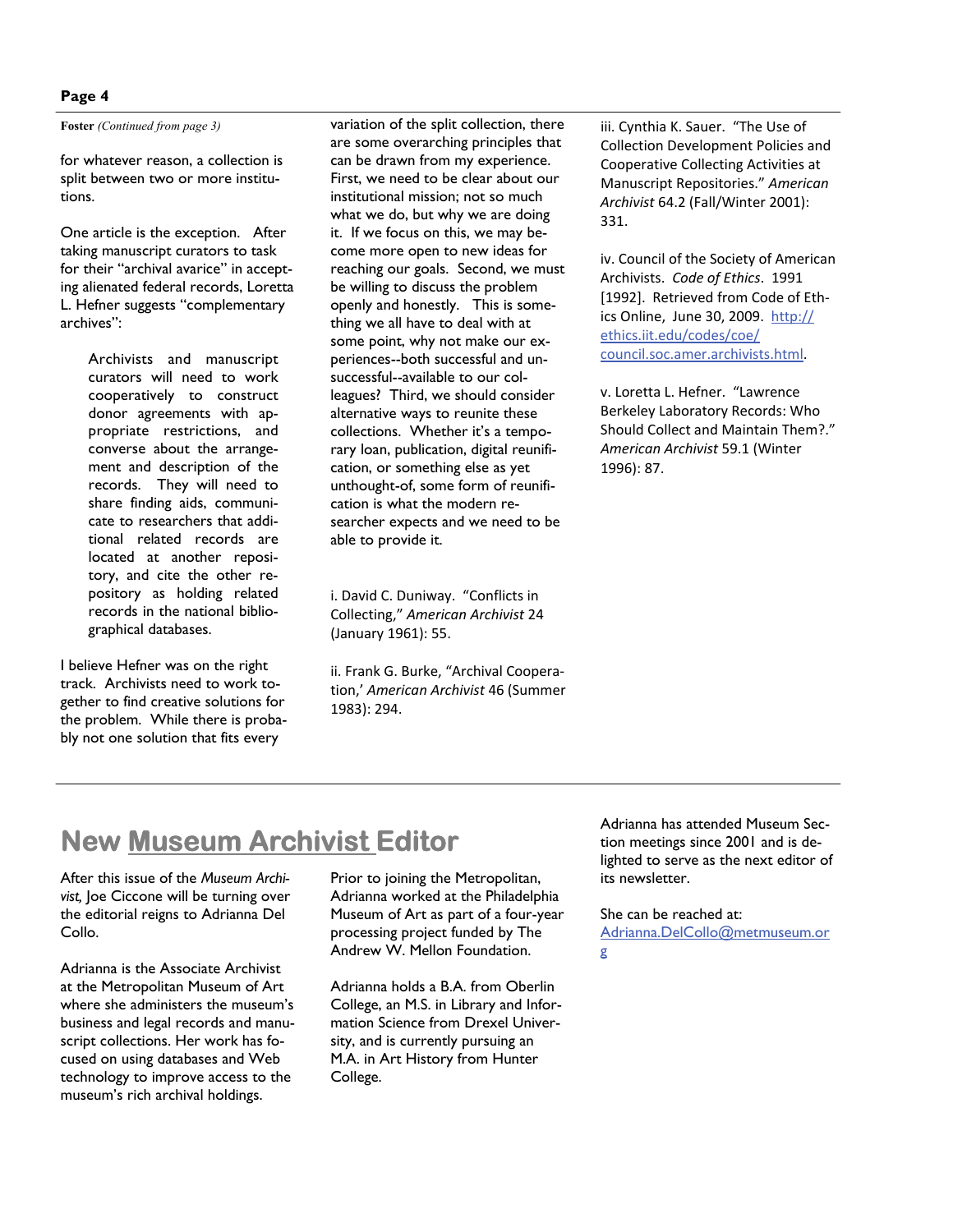## **Proposed Bylaw Revisions**

#### Justification:

In light of Council's updates to the section and roundtable governance procedures, the Museum Archives Section Steering Committee has drafted revisions to Articles 4 and 5 of the Section's bylaws (dealing with Section officers and business, respectively). The changes will bring the Section's election procedures into compliance with SAA Council's revised rules for Sections by electing a vice chair/ chair-elect every year instead of every other year. Also, elections for Section officers will use SAA's electronic voting system instead of being conducted at the business meeting each year. As indicated by the current bylaws, the proposed revisions will be published for review by the Section's membership in the January and June newsletters and then voted upon at the Section business meeting at the 2010 SAA conference. (Also see: [http://](http://www.archivists.org/governance/handbook/section9.asp) [www.archivists.org/governance/handbook/section9.asp](http://www.archivists.org/governance/handbook/section9.asp), especially part VIII – Governance, for more detail on current SAA guidelines for section governance.)

Part of the reason to move away from holding elections at the annual meeting and instead elect officers via electronic ballots (with results announced at the annual meeting) is to let the entire Section membership participate in elections, regardless of whether or not they are able to attend the annual conference. It seems that this logic should apply to bylaws amendments as well, and so by the time the newsletter has been published the Steering Committee will have asked Council to place the issue (of whether or not the holding these sorts of votes electronically in conjunction with annual officer elections is feasible) on the agenda for its February meeting. If it is possible then we will also be proposing a second set of revisions, to Article 8 of the MAS bylaws (on amendments).

Proposed Revisions (proposed additions in [brackets], proposed deletions underlined):

Bylaws of the Museum Archives Section

Society of American Archivists As revised, September 8, 1995

#### Article 1. Name.

The name of this section shall be the Museum Archives Section of the Society of the American Archivists (SAA), hereinafter referred to as the Section.

#### Article 2. Objectives.

The Section will provide a forum for dialogue on any issue or event relating to museum archives; promote the interests of museum archivists with SAA through annual meetings, publications, and a newsletter; and informally disseminate knowledge to those concerned with museum institutional records, personal papers, and special collections.

#### Article 3. Membership.

Membership is open to any SAA member who elects to join the Section.

#### Article 4. Officers.

A. The Section shall be guided by[ a Steering Committee consisting of] a Chair, Chair-elect, Recording Secretary, and an Editor.

#### B. Terms of Office.

1. Only members of the Section may serve as officers. [Positions may be held by either an individual or two members who will have joint responsibility, i.e. co-chairs or co-editors.]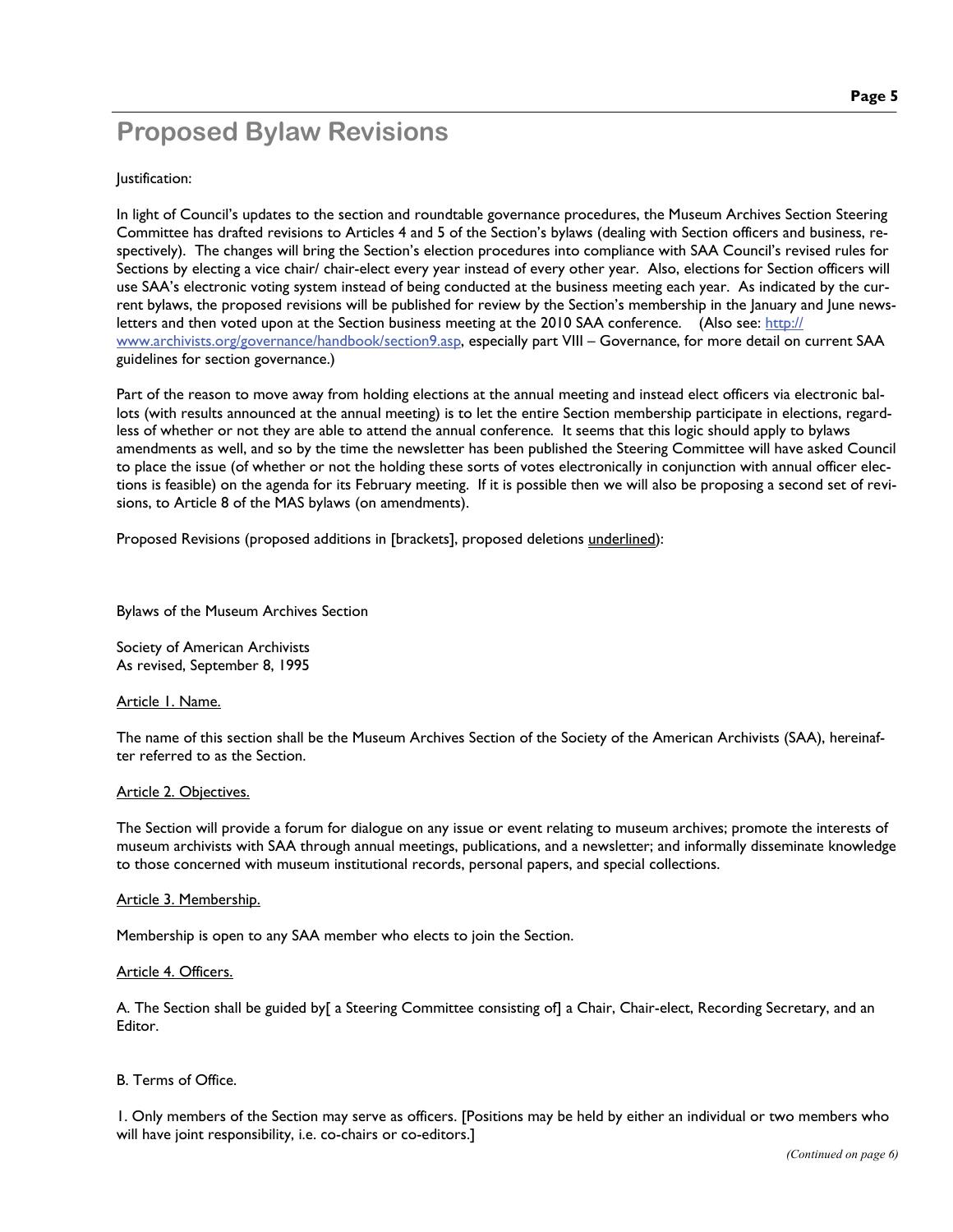#### **Page 6**

**Bylaws** *(Continued from page 5)* 

2. All other officers shall serve a term of [one year] two years. The Chair-elect shall serve a term of one year, and then shall succeed the Chair[, for a total of a two year term].

3. Except for the Chair and the Chair-elect, all other officers may succeed themselves[ indefinitely]. [The Chair and Chairelect may not serve for more than two consecutive years.]

4. The Chair, Chair-elect, and Recording Secretary, [All officers] shall assume office at the close of the annual Section meeting in which they are elected, and, except for the Chair-elect, shall serve until their successors have taken office.

5. The Editor shall be appointed by the Chair.

C. Nomination [and Elections].

[1. The Section shall conduct annual elections via an online ballot system provided by SAA staff.]

[2] ... Nominations for [all officers] Chair-elect shall [be issued ten weeks prior to the Annual SAA Conference] occur one year after the Chair has been in office.

2. Nominations for the Recording Secretary will be held at the annual meeting of the Section after the Recording Secretary has been in office for two years.

3. Nominations may be made by any Section member, including officers.

4. The nominee must give her/his consent to be eligible for election to office, either in writing, which is to be read at the meeting, or orally.

[5. Online ballots containing basic ballot information shall be prepared by SAA staff and made accessible during the first week of July and shall remain open for at least two weeks.]

[6. Section members who are in good standing on June 30 shall be eligible to vote. Members who join after this date shall be eligible to vote during the following year.]

D. Vacancies in Office.

1. Chair.

In the case of vacancy in the office of the Chair, the Chair-elect, when in office, shall assume the duties of the Chair. The Chair-elect completes the vacancy and then takes on the regular [one]two year term. When[If] no Chair-elect is in office, the Recording Secretary shall assume the office and duties of the Chair, and shall appoint someone to carry out the duties of the Recording Secretary until a Chair is elected. Election of a new Chair shall, in that case, occur at the next annual meeting of the Section.

#### 2. Chair-elect.

In the case of vacancy in the office of the Chair-elect, the office will remain vacant [until the next annual election of Section officers]. Election of a Chair shall occur at the next annual meeting of the Section. The election of a new Chair-elect will not occur until the annual meeting following one year in office by the Chair.

#### 3. Recording Secretary.

In the case of vacancy in the office of the Recording Secretary, the Chair shall appoint a member of the Section to take over the duties until the next [yearly Section election]Section meeting, at which time election of a Recording Secretary will occur.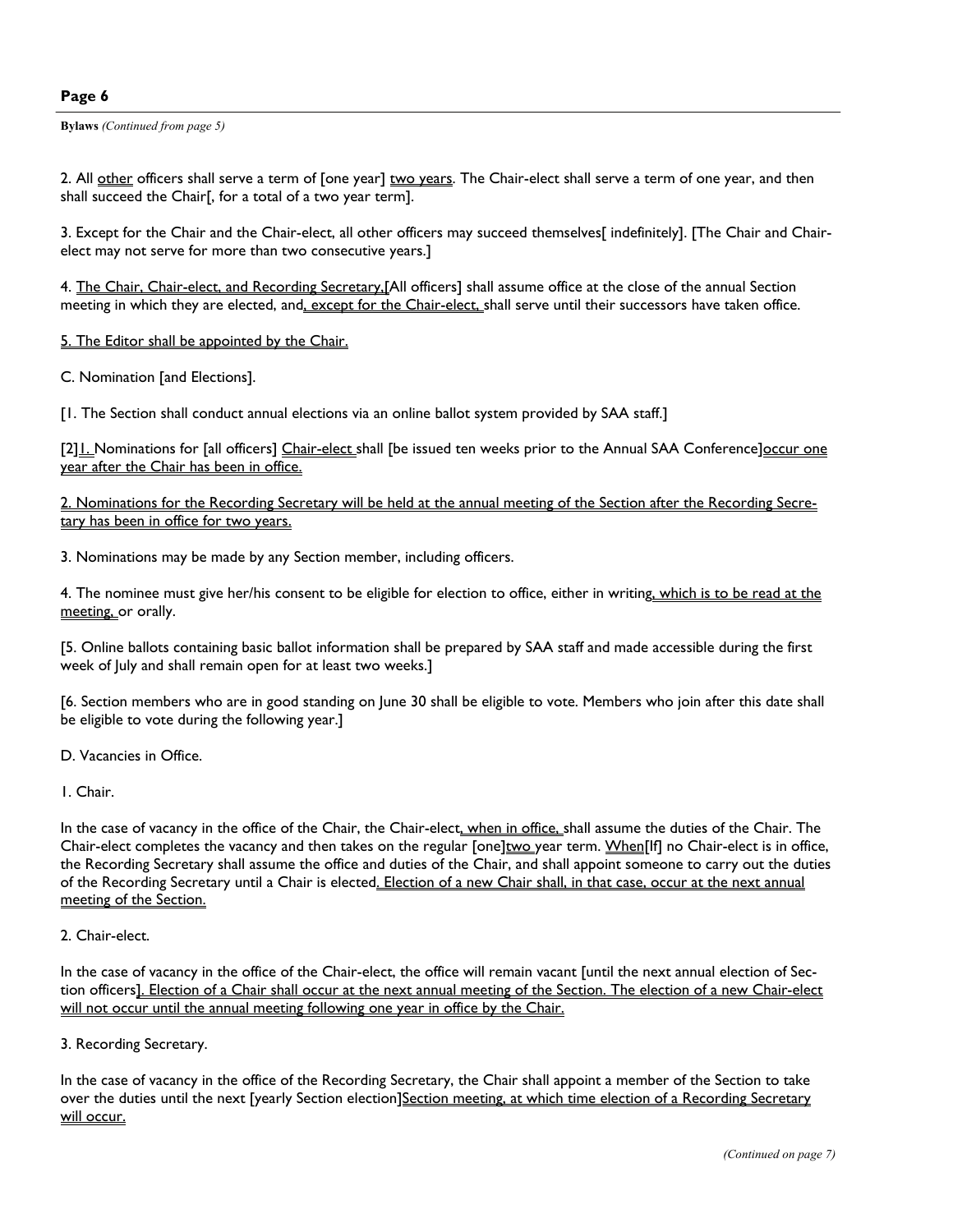**Bylaws** *(Continued from page 6)* 

4. Editor.

In the case of vacancy of the office of the Editor, the Assistant Editor [if there is one,] will assume duties of the office until the Chair appoints a new Editor. In the absence of an Assistant Editor, the Chair will appoint an Acting Editor, who will carry out the duties of the office until a new Editor is [elected]appointed.

E. Duties of the Officers.

1. Chair.

The Chair shall preside over Section meetings and shall direct the Section's activities. The Chair will[may] appoint a Membership Coordinator, Committee Chairs and Liaisons; is responsible for all communications and submissions to SAA Council and the SAA Executive Office, either directly, or through delegation, after conferring with Section officers and Section members, as needed, for appropriate action.

2. Chair-elect.

The Chair-elect shall have no specific duties, but rather will be assigned tasks by the Chair.

3. Recording Secretary.

The Recording Secretary shall record the proceedings of the annual meeting, and perform such other duties as may be assigned by the Chair. Minutes of the meeting will be provided to the [Steering Committee]Chair, and a copy [or summary ]shall be published in the Section newsletter in the first issue following the meeting.

4. Editor.

The Editor is responsible for preparing, reviewing, and publishing the Section newsletter twice a year. At the Chair's discretion, the newsletter will be reviewed by others before publication. In consultation with the [Steering Committee]Chair, additional issues may be published. The Editor [may choose to]shall appoint an Assistant Editor, and regional editors as needed. The Editor [shall coordinate with the Section's Website Coordinator to publish the newsletter on the Section's website]selects the mode for production of the newsletter, with SAA being one option.

Article 5. Business.

A. Meeting Times.

The Section shall meet at least once a year at the time of the annual meeting of the Society of American Archivists. The time of and agenda for this meeting shall be announced in the newsletter immediately preceding the meeting.

B. Other Meetings.

Additional Section meetings may be scheduled during the annual meeting of the Society of American Archivists. Such meetings shall be announced in the newsletter preceding the annual meeting or before the end of the annual Section meeting.

C. Voting.

All decisions of the Section [other than election of officers ]shall be determined by a majority of members voting at any meeting. All officers except the Chair may vote. The Chair votes only to break a tie. Where there is no majority vote, [the issue shall be re-discussed and a second ballot shall be held] particularly in the case where more than two members are up for election for a given office, selection shall be made through a second ballot between the two members who received the most votes on the first ballot.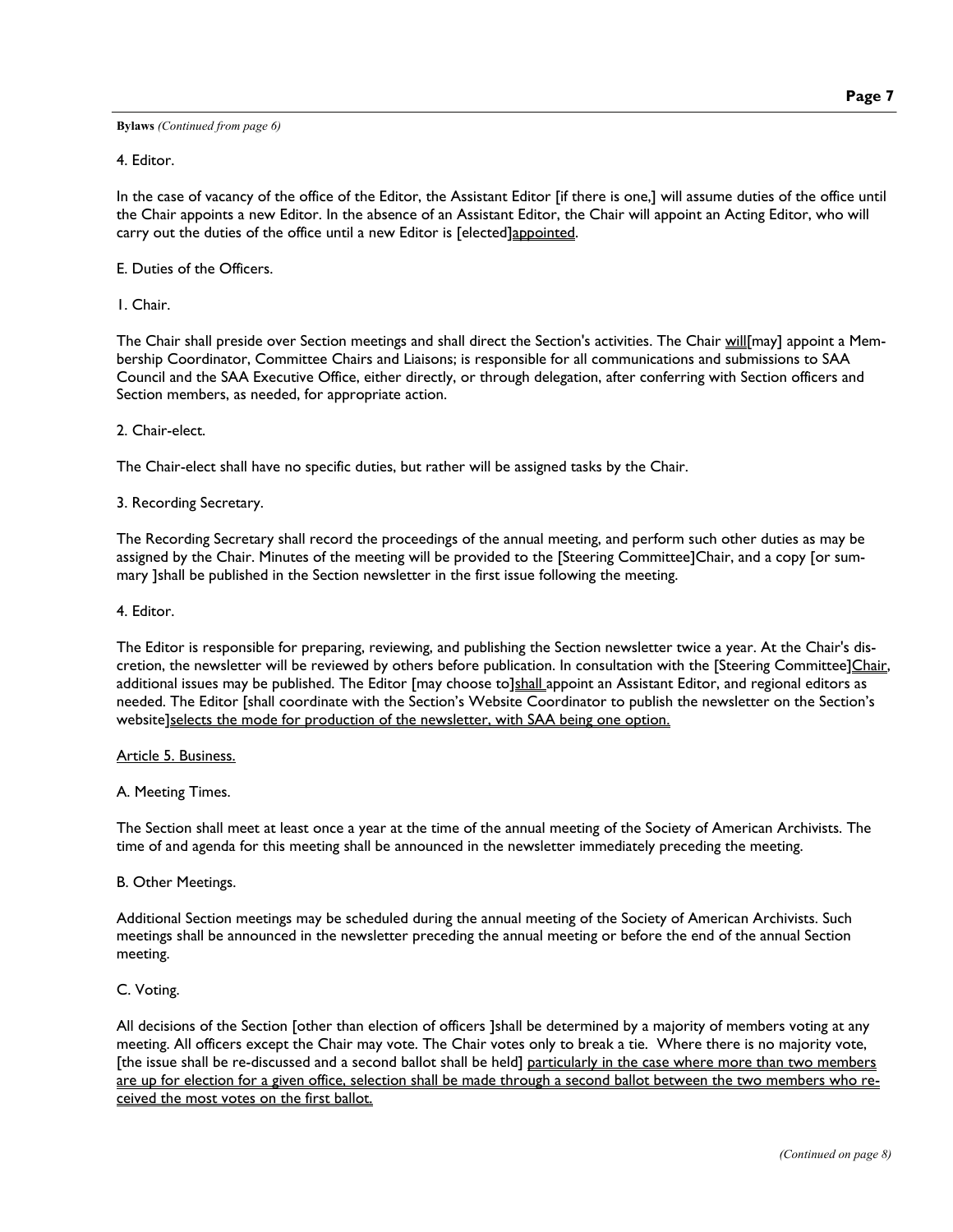#### **Page 8**

**Bylaws** *(Continued from page 7)* 

#### Article 6. Committees.

The Chair may appoint or dissolve committees as needed. Each committee shall have a written charge and a specified period of service. Committees shall report on their activities at annual Section meetings.

#### Article 7. Parliamentary Authority.

Robert's Rules of Order, latest edition, shall govern the proceedings of the Section, except as otherwise provided for in these bylaws, or in the constitution, bylaws, or special rules of the Society of American Archivists.

#### Article 8. Amendments to the Bylaws.

A. Notice and form.

1. An amendment to these bylaws may be proposed by any Section member.

2. Amendments must be submitted in writing to the Section [Steering Committee]Chair, with a copy to the Editor.

3. The proposed amendments shall be published in the next two newsletters. If the annual meeting is held before publication in the second newsletter, discussion at the annual Section meeting shall take the place of publication in the second newsletter.

B. Adoption of Amendments.

1. After the appropriate notice has been given, amendments shall be voted on at the annual Section meeting.

#### Article 9. Dissolution.

This Section, noting failing interest or lack of accomplishment of its objectives, may vote to dissolve.

## **News & Notes**

## **Metropolitan Museum of Art Archives Publishing Content for Museum Blog**

Staff at The Metropolitan Museum of Art Archives are partnering with the Museum's new Digital Media department to produce "Today in Met History" articles for the Metropolitan's new "Now at the Met" blog.

The first two installments focused on the 140th anniversary of the Museum's founding, and the acquisition of medieval artworks that formed the nucleus of The Cloisters. Future articles will highlight the first gift of an artwork to the Museum, milestones in the history of the Metropolitan's Watson Library, and anniversaries of several landmark exhibitions.

Visit "Today in Met History" here: [http://](http://www.metmuseum.org/now-at-the-met/category.aspx?filterby=Archives) [www.metmuseum.org/](http://www.metmuseum.org/now-at-the-met/category.aspx?filterby=Archives) [now-at-the-met/](http://www.metmuseum.org/now-at-the-met/category.aspx?filterby=Archives) [category.aspx?](http://www.metmuseum.org/now-at-the-met/category.aspx?filterby=Archives) [filterby=Archives](http://www.metmuseum.org/now-at-the-met/category.aspx?filterby=Archives).



*Interior view of George Grey Barnard's Cloisters Museum in upper Manhattan, about the time of its 1925 acquisition by The Metropolitan Museum of Art.. (Photograph from Views of The Cloisters. The Cloisters Library and Archives, The Metropolitan Museum of Art, New York.)*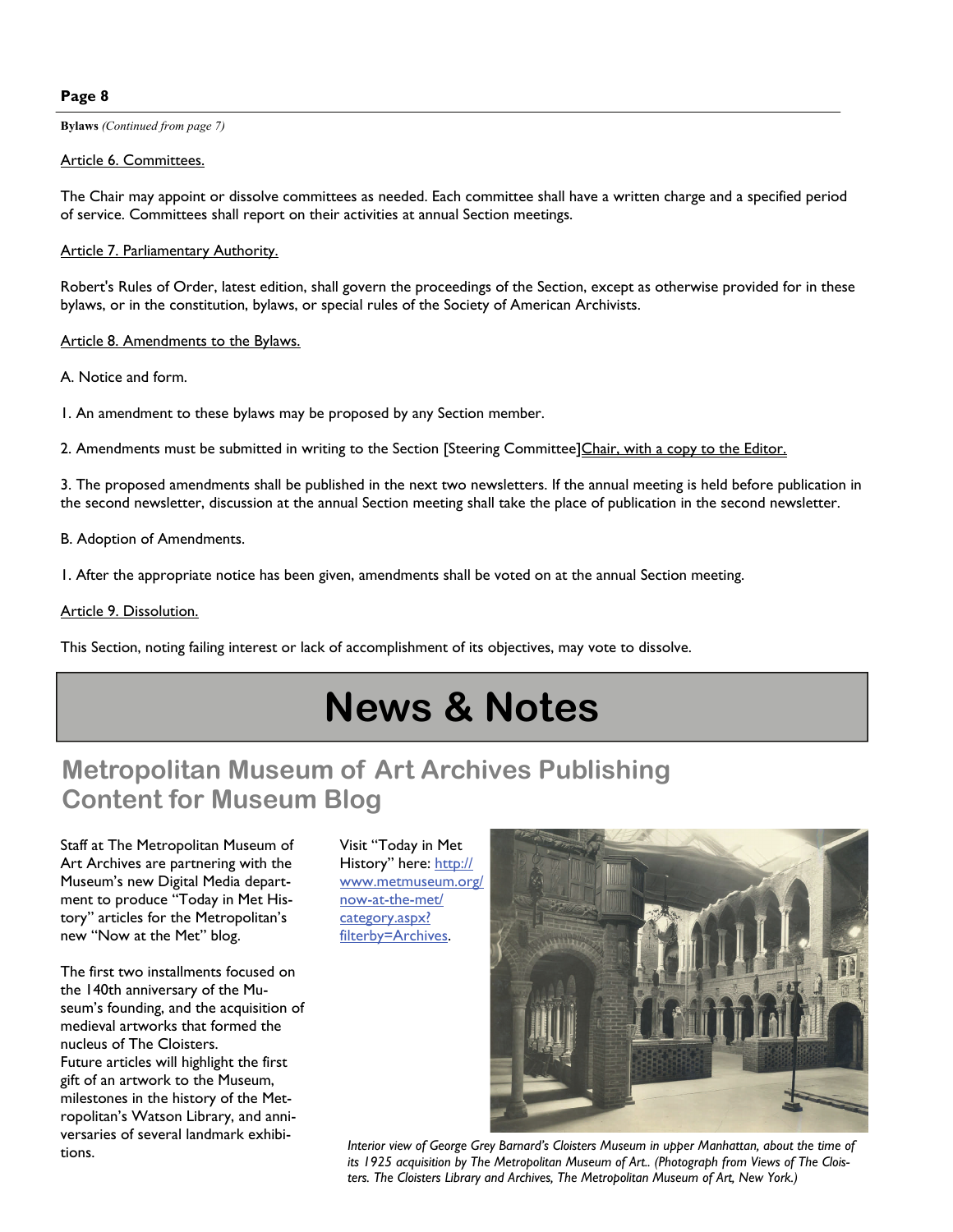## **Litchfield Historical Society Creates Online Database**

The Litchfield Historical Society invites you to participate in an exciting new project. In September 2009, the Society began a two year venture to create an online searchable database of all documented students of Litchfield Female Academy and the Litchfield Law School. Funding for the project is provided by the Institute for Museum and Library Services (IMLS), the Council on Library and Information Resources, and the Connecticut Humanities Council.

The Ledger will present the stories of these institutions, their founders and students. In 1784 Tapping Reeve opened the Litchfield Law School, the first in America. It attracted over 1,200 students from 13 states and territories to study in Litchfield. Graduates formed a network of leadership and influence that encompassed public service, business, and other areas of American life. In 1792 Sarah Pierce founded a pioneer insti-

tution of female education in America. Her innovative curriculum of academic, practical, and ornamental courses expanded the world of the estimated 3,000 girls who attended the Litchfield Female Academy over its 41 year history.

The words, artwork, and personal belongings of the students and instructors will be brought together with biographical and genealogical information from a variety of repositories and private collections. The Society seeks information about any related collections of archives or artifacts. For further details about the project, a complete list of students, or to submit information to be included please contact the cura-



*Portrait miniature of Sarah Pierce attributed to George Catlin* 

tor, Julie Frey, at [cura](mailto:curator@litchfieldhistoricalsociety.org)[tor@litchfieldhistoricalsociety.org](mailto:curator@litchfieldhistoricalsociety.org) or archivist, Linda Hocking, at [archi](mailto:archivist@litchfieldhistoricalsociety.org)[vist@litchfieldhistoricalsociety.org](mailto:archivist@litchfieldhistoricalsociety.org).

## **Demb Appointed as Museum of London Archivist & Records Manager**

Sarah R Demb was appointed the first Records Manager and Institutional Archivist for the Museum of London (MOL) in September

2009. MOL opened in 1976 and is comprised of the collections of two older museums, the London Museum and the Guildhall Museum, along with subsequent acquisitions from the social history and archaeology of London (UK).

Sarah was previously London Museums Hub Records Management Advisor from 2007- 2009 (based at MOL) and continues to oversee the Hub's Information and Records Management Project,

which serves the 200+ museums in the greater London region. She originally moved to London to work



*Pleasure Gardens in the Galleries of Modern London. © Museum of London/Philip Treacy/Yasemen Hussein.* 

for the International Records Management Trust from 2003 to 2006.

Prior to that, Sarah was Reference and Technical Services Archivist at the National Museum of the American Indian, Smithsonian Institution

(2001-2003) and Museum Archivist at the Peabody Museum of Ethnology and Archaeology, Harvard University (1996-2001). She served as Chair of the SAA Museum Archives Section in 2001- 2002.

Sarah can be reached at: [sdemb@museumoflondon.org.uk](mailto:sdemb@museumoflondon.org.uk)